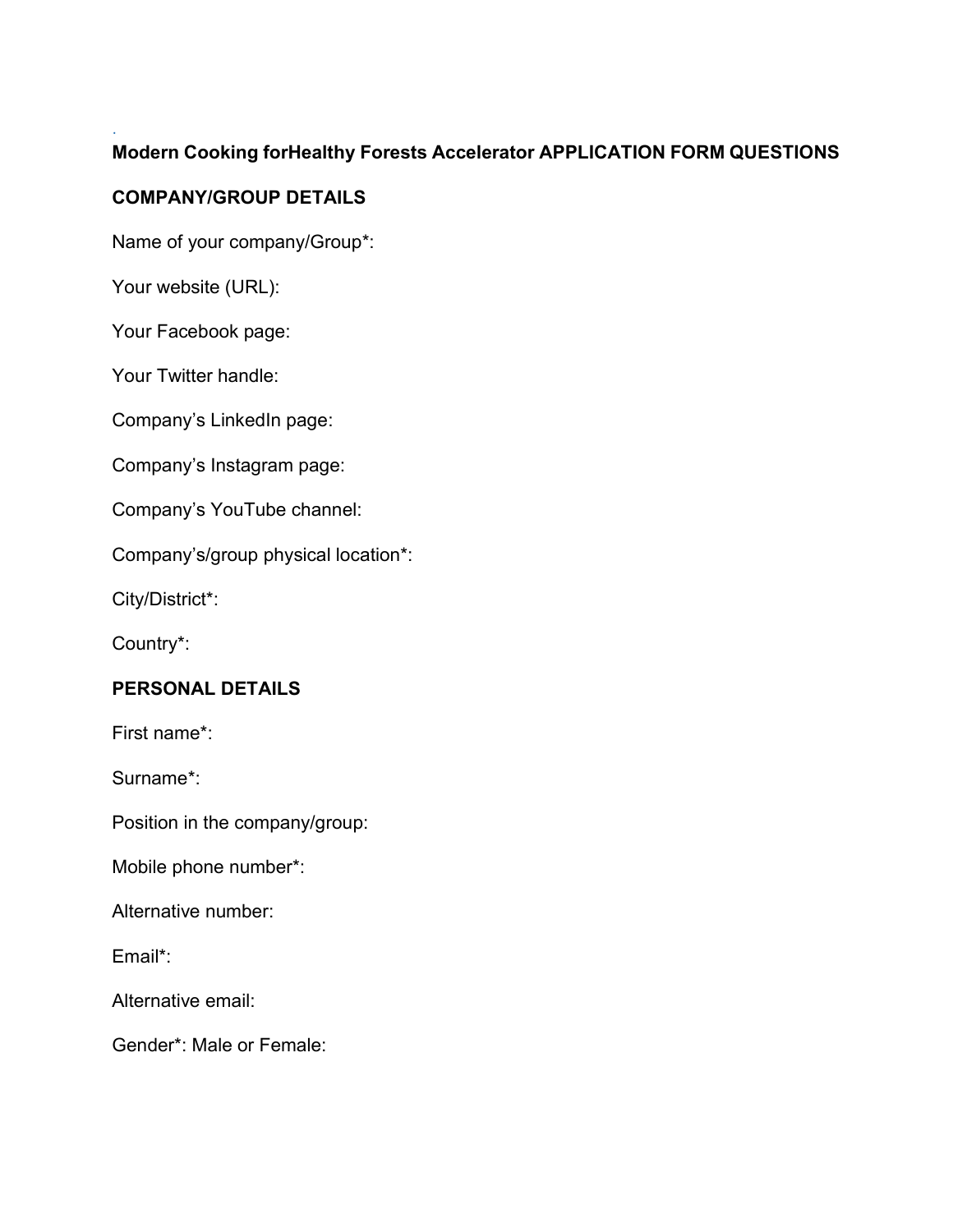Age\*:

- Below 25 years
- $\bullet$  26-35 years
- 36-45 years
- 46 years and above

Highest level of education\*:

- Secondary school certificate
- Diploma certificate
- Bachelor's degree
- Master's degree
- PHD
- Other :

# COMPANY SETUP

Which year did you start operating?

Year of company/Group registration:

(Document of registration will be required for verification if the applicant has existing registration certificate for their business.) if not, they will be required to submit during the course of the program

How is your company/Group registered? (If you have registered your business)

- Partnership
- Limited Company
- Cooperative
- Association
- Nonprofit- Trust
- Sole proprietorship
- Other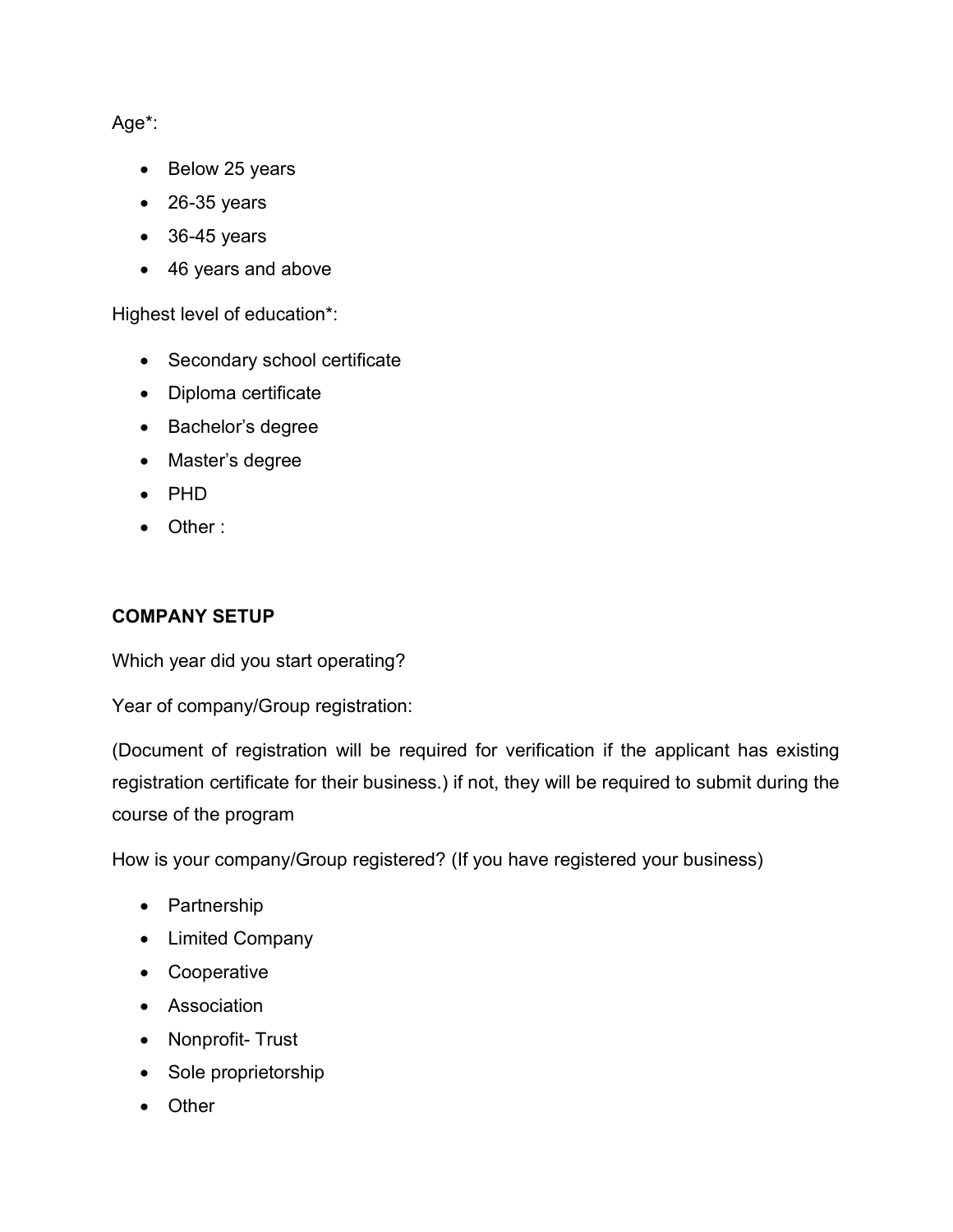What stage is your company/Group in?

- Idea stage
- Pre-revenue
- Post-revenue (established, has sales)
- Post-profit (established, selling and making profit)
- Growth stage (has been operating profitably for 2+ years)
- Not sure

## BUSINESS DETAILS

What is your business pitch (50 words)?

 $\bullet$ 

What is the vision for your company/Group?

What are your short term, medium term and long term objectives?

What challenges/needs are your products addressing and how?

Briefly describe the product you are offering or intend to offer?

Briefly describe your business model? How do you create, deliver and capture value.

Describe your target market (50 words)

Who are your competition (offering the same/similar/competing products (50 words)

How different are you from your competitors (100 words)

How does or will your business address the following?

- Gender equality
- Corruption
- **•** Environment
- Human rights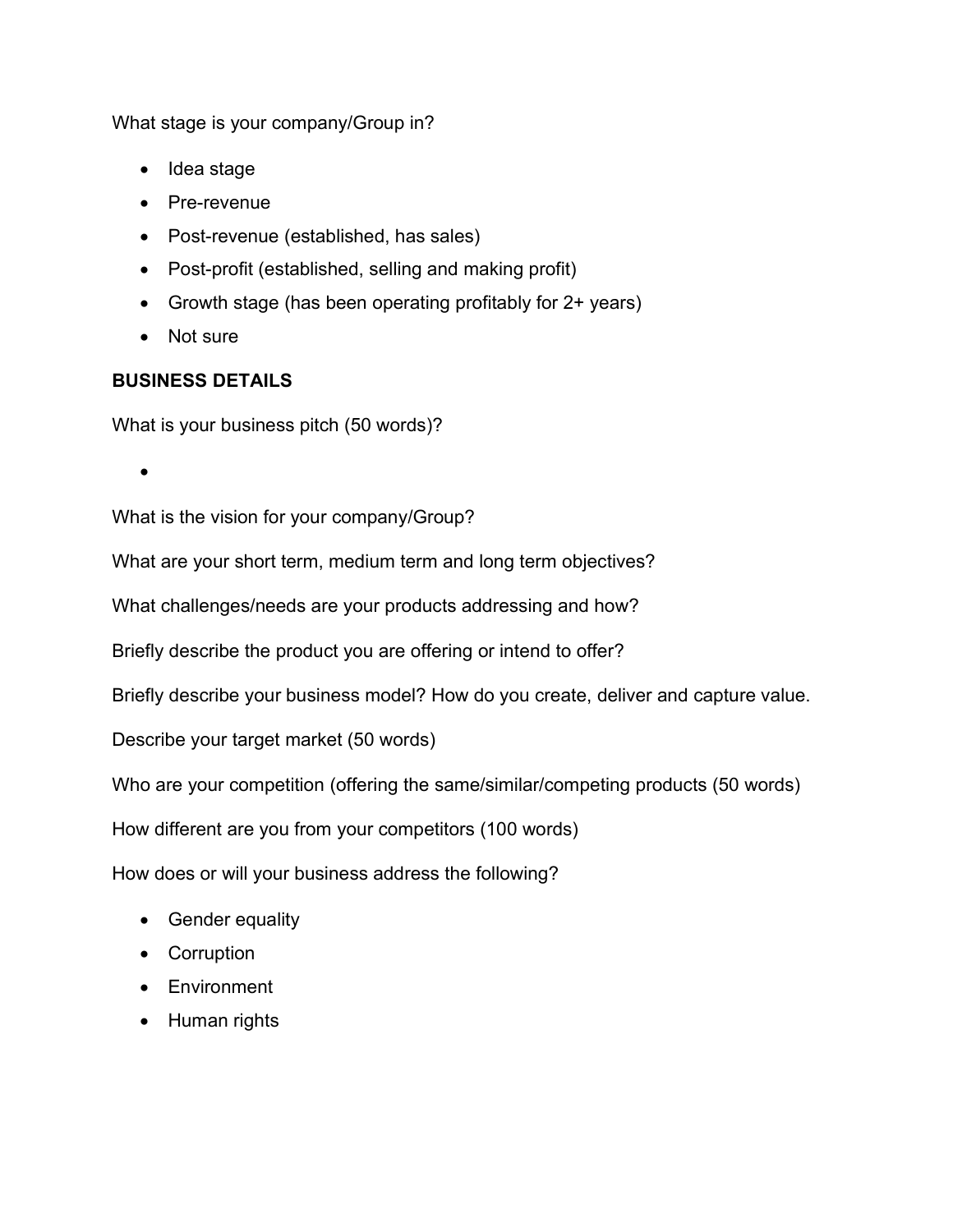What social impact does or will the business aim to create? Select

up to three

□ Access to clean water □ □Access to education □ Access to energy interest and secretary interest and secretary interest and secretary interest and secretary interest and secretary interest and secretary interest and secretary interest and secretary interest and secre services □Affordable housing □Agriculture productivity □Capacity building □Community development □
□Employment generation □ Energy and fuel efficiency □Food security □Health improvement □Pollution prevention waste management □ Sustainable energy □ □ Water resources management □ Other

# REVENUE AND FINANCE (Proof and documents will have to be submitted if the following procedures have been conducted by the business.)

When was your company/Group last audited? Indicate if you have never been audited

Do you have your business financial statements for the year 2019?

- Yes
- No
- Not sure

What was your total sales (in MWK) in the past 12 months?

What is your targeted annual sale (in MWK) 3 years from now?

Have you raised any external financing in the past 12 months?

### ACHIEVEMENTS AND GROWTH GOALS

What three key milestones does your business intend to achieve in the next3 years?

• Key milestone 1 :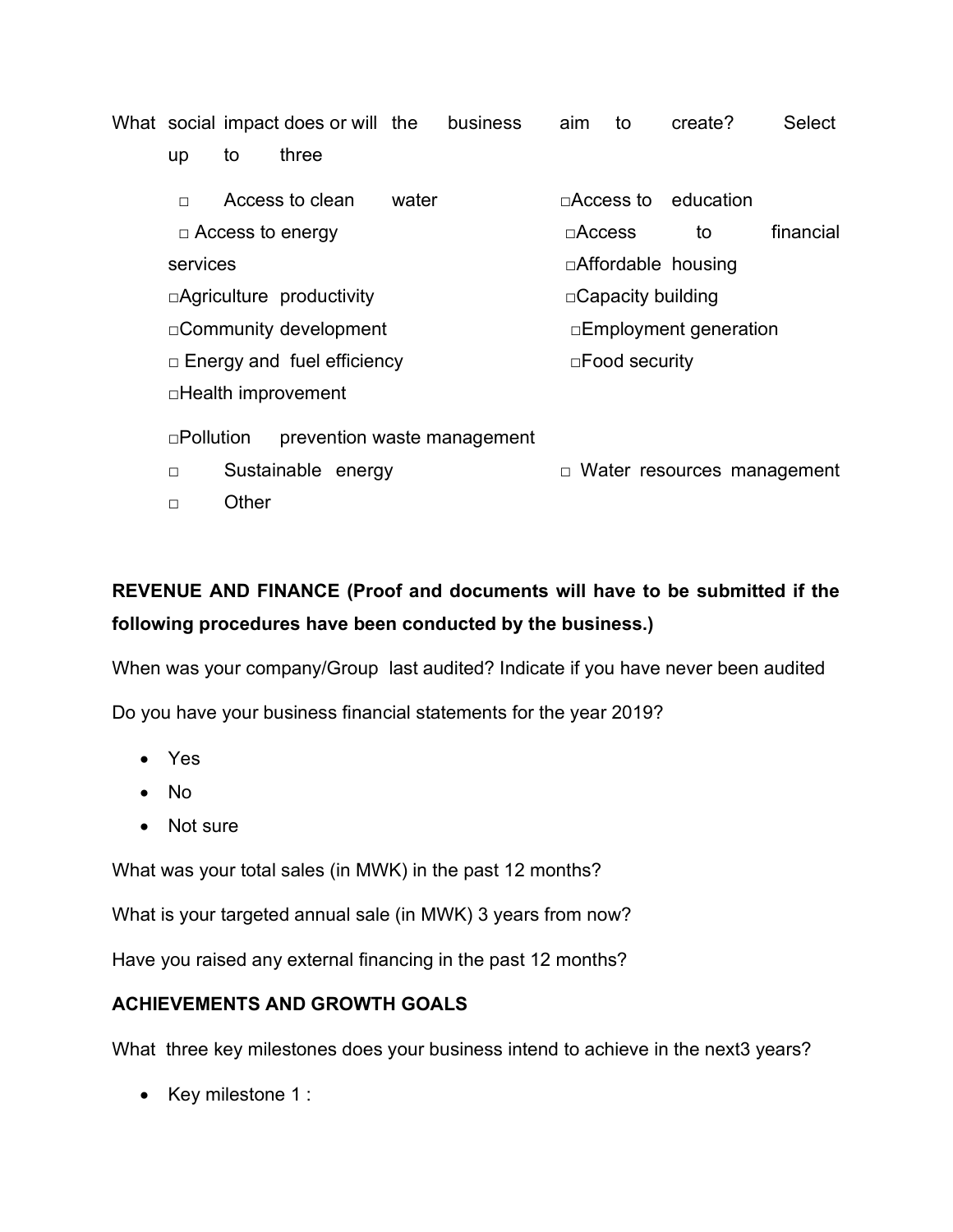- Key milestone 2:
- Key milestone 3 :
- Other:

Describe your growth and strategies for the next 36 months? Ie increase in staff, improving staff skills, partnerships, new markets, improve supply chain and new machinery.

#### TEAM AND MOTIVATION

Describe the ownership structure of your company/Group/group i.e names of shareholders, % of shares own by each, capital investment, value of shares

What was the motivation behind starting your company/Group/group?

Describe one major challenge you have experienced/are facing and how did you resolve it? What are you currently doing to resolve the challenge?

How many cofounders does your company/Group/group have?

Co-founder 1: Name and Surname

Co-founder 2: Name and Surname

Do you have a board of directors/ trustees or committee?

How many full time employees did you have by the end of December 2019?How manypart time employees did you have by the end of December 2019?

Why are you applying for the Malawi Cooking for Healthy Forests Business Acceleration Programme?

State at least 3 objectives you hope to achieve by joining this programme?

Objective 1:

Objective 2:

Objective 3:

Have you ever participated in any accelerator programme?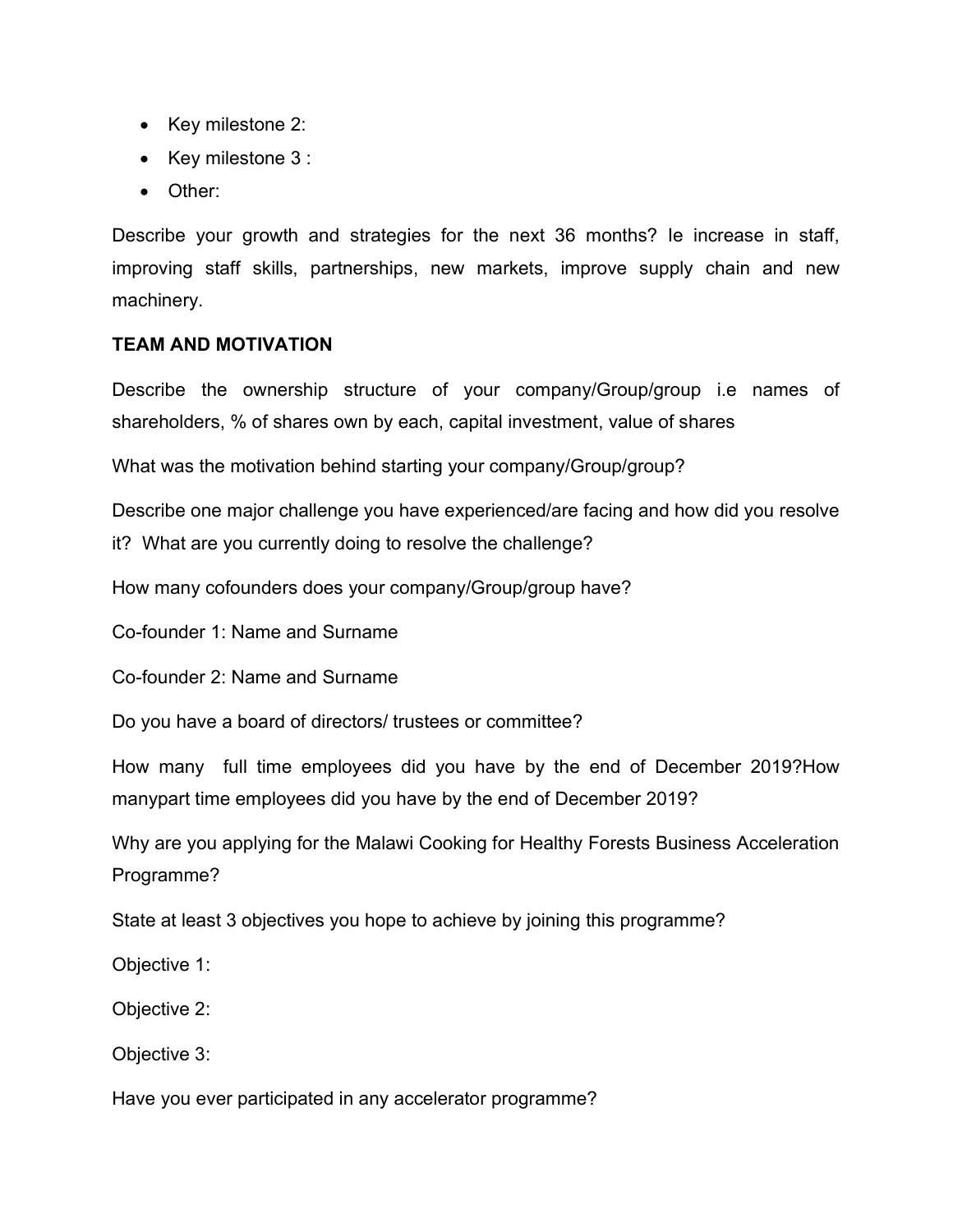If yes: provide details such as year, partners worked with, and methodology and key developments'

Have you applied for other grants from other financiers/foundations?

Yes

No

If yes please provide details:

Why do you want to join this programme?

Hope to gain financing and/or access to investors

- Not important
- Somewhat important
- Important
- Very important

Hope to understand my business better and make better decisions

- Not important
- Somewhat important
- Important
- Very important

Hope to be mentored by experienced and successful business executives and entrepreneurs

- Not important
- Somewhat important
- Important
- Very important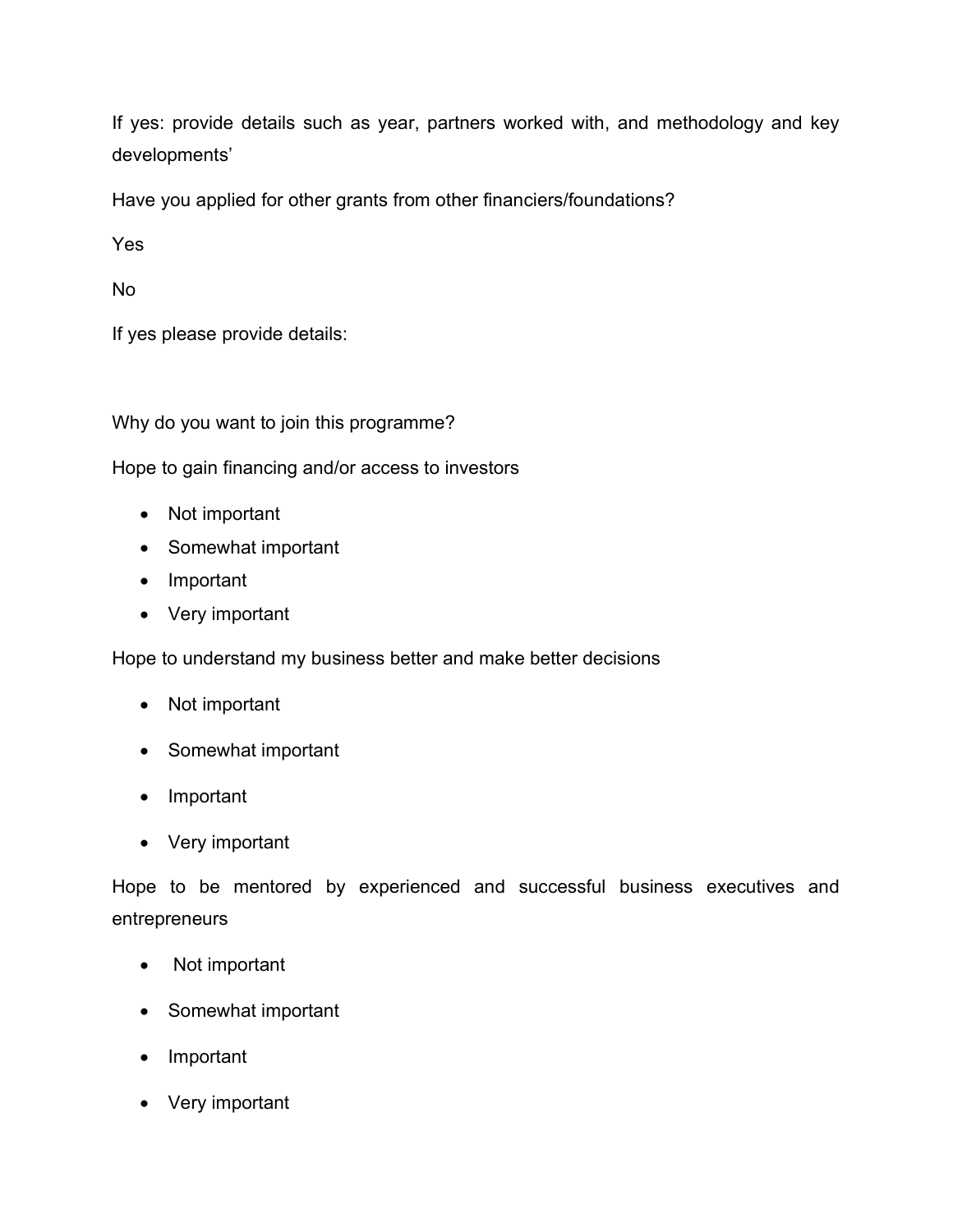Hope to gain confidence in my business model and be better at selling my business

- Not important
- Somewhat important
- Important
- Very important

Hope to get access to new customers and markets

- Not important
- Somewhat important
- Important
- Very important

Hope to fellowship with other entrepreneurs

- Not important
- Somewhat important
- Important
- Very important

Hope to become a better business leader.

- Not important
- Somewhat important
- Important
- Very important

### **OUTREACH**